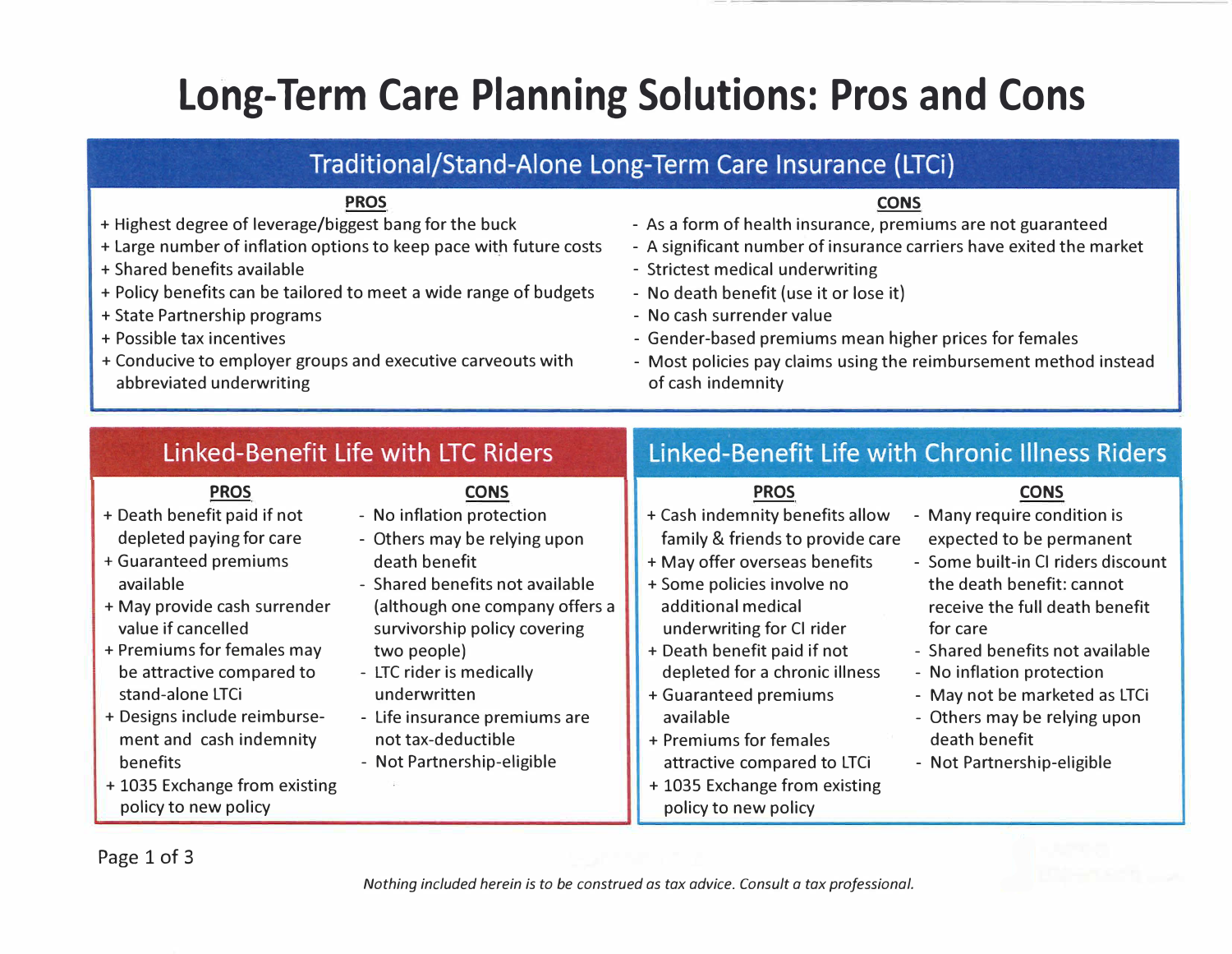# **Long-Term Care Planning Solutions: Pros and Cons**

### **Hybrid Life/LTC**

### **PROS**

- + Alternative to self-funding
- + Guaranteed premiums
- + Death benefit if not used for care
- + Cash surrender value
- + Claims methods include reimbursement, indemnity, cash indemnity available
- + One carrier offers shared benefits & lifetime LTC rider
- + Inflation protection available

#### **CONS**

- Involves higher degree of selffunding
- Larger premiums required to properly fund coverage
- Some (not all) companies require single premium payments
- Not Partnership-eligible

### Hybrid Annuity/LTC

### **PROS**

- + Alternative to self-funding
- + Excellent 1035 Exchange opportunity from old annuity - Initial LTC benefits are to new, hybrid annuity
- + Gains in annuity received as LTC benefits are tax free
- + Easier medical underwriting
- + Guaranteed premiums
- + Qualified funds may be used to fund policy

### **CONS**

- Low interest rates stifle growth in annuity values
- 
- essentially a return of client's own money - higher degree of self-funding
- If Qualified funds are used, benefits are taxable

### **Short-Term Care**

### **PROS**

- + Affordable premiums
- + Easier medical underwriting than most solutions
- + Available up to age 89
- + Shorter elimination periods and faster access to benefits than LTC insurance
- + Some pay benefits even if Medicare is paying
- + May purchase more than one policy from separate carriers

### **CONS**

- Benefit periods must be shorter than 365 days
- Some do not offer inflation protection
- Not offered in all states
- Not Partnership-eligible
- 6-month pre-existing condition limitation

### Fixed Indexed Annuities w/ Income Riders

#### **PROS**

- + Very little medical underwriting and no telephone interview
- + Extra income from rider available if LTC needed and can be used for any purpose
- + Qualified and non-qualified funds may be used to purchase
- + May provide a death benefit upon death of insured
- + FIA may insure joint lives

### **CONS**

- Growth in annuity may be subject to taxation upon receipt
- Higher degree of self-funding compared to most solutions
- Some require confinement to a nursing home

Page 2 of 3

*Nothing included herein is to be construed as tax advice. Consult a tax professional.*